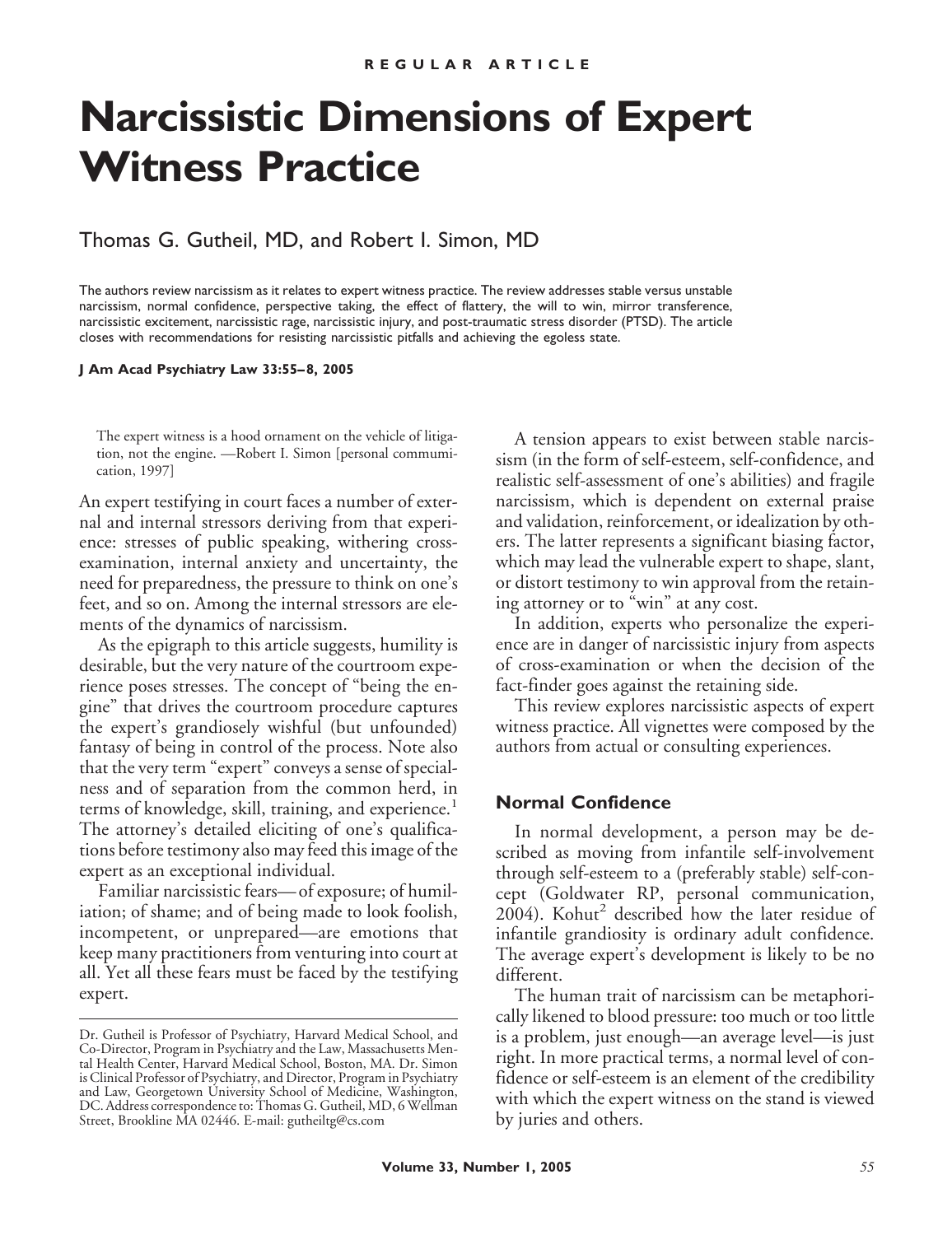Confidence by the expert is explicitly sought by attorneys:

A novice expert would glance nervously at his retaining attorney before answering a question on cross-examination. This made the expert seem lacking in confidence at best (or slavishly cued by the attorney as a "hired gun" at worst). The attorney cited this apparent lack of confidence as a basis for not accepting a subsequent referral to this expert.

The expert's confidence in testifying, of course, is not only a product of internal dynamics but also a product of careful preparation and thought.

# **Developing Perspective**

No matter which is the retaining side, the experienced expert can analyze both sides of the case with dispassion, rather than demonizing the opposing side to feel more righteous about his or her own work. Maintaining this balanced view aids the expert in avoiding excessive narcissistic investment in, or idealization of, his or her side of the case. An extreme opposite example is the expert who is never willing to admit being wrong about any aspect of the testimony, even factual matters.

This is a posture quite distinct from that of attorneys who can be intensely partisan without conflict. As an example, in the pretrial tribunal in a famous case, the defense attorneys kept referring to the plaintiff as "that asshole."

# **Flattery**

A cross-examining attorney puzzlingly brought out many obscure and marginal honors and achievements from the expert's *curriculum vitae*. The expert was very flattered, until learning from the retaining attorney that this was a strategy designed to make the expert appear a "jack of all trades, master of none."

In another example, after a grueling cross-examination, the opposing attorney's female associate smiled at the expert when he left the stand. When her law firm sought to retain the expert in a later case, he told the associate how flattered and supported he had felt when she smiled. She indicated that she had merely enjoyed and had been amused by the shellacking the expert had just endured.

One of the most gratifying experiences for some experts is to be called by an attorney who worked for the opposing side to be retained for a subsequent case, as in the just-described example. Though flattering, such an event poses a threat of a kind of narcissistic seduction. "After all," the expert is in danger of reasoning, "this attorney sought me out, after I had been on the opposing side. Therefore, surely he or she has a high opinion of me. I should try to do my best for this attorney." More overt and explicit flattery, of course, is not uncommon: "We came to you, Dr. Jones, because we think you are the best in the business."

A recent discussion of flattery noted a similar point:

. . .[A]n expert may be flattered when an attorney asks her or him to become part of the trial team; however, joining such a team, and participating in the team's us-versus-them mentality, may become a slippery slope for the expert. [The danger is that] [f]irst the expert advocates for her or his opinion, later the expert advocates for the team's—that is, the attorney's—opinion [Ref. 3, p 407].

# **The Will to Win**

One of the most important goals for the expert is to achieve the professional detachment required to achieve the necessary objectivity and neutrality. Ideally, the expert reaches a Zen-like level of dispassion, so that the actual outcome of the case is a matter of complete indifference. Especially for the beginning expert, the "will to win" is a significant biasing narcissistic factor that impairs the neutrality of the opinion and creates an inappropriate investment in the case's outcome.

Another way to envision the expert's objectivity is to define the expert's role as protecting the truth from both attorneys.<sup>4</sup> The satisfaction the expert is fully entitled to enjoy from courtroom work is not derived from the outcome, but from the achievement of this goal; that is, the expert is satisfied that the opinion was successfully protected from distortion, misuse, subversion, and contamination by either attorney in the adversarial process.

Winning a case results from multiple factors, most of which (e.g., jury demographics, the nature of the case, the locale, and the demeanor of the attorneys) are entirely outside the expert's control. As a result, the expert whose narcissism leads to the claim, "I won that case," is demonstrating narcissistic grandiosity in most cases. Note that those same experts rarely admit, "I lost that case," when the decision goes the other way.

# **Exhibitionism**

Expert witness trial testimony is often performed in a kind of intense public focus that may be perceived as the limelight—a limelight that shines brighter for some when the cases are high-profile and widely publicized. Indeed, some experts seek out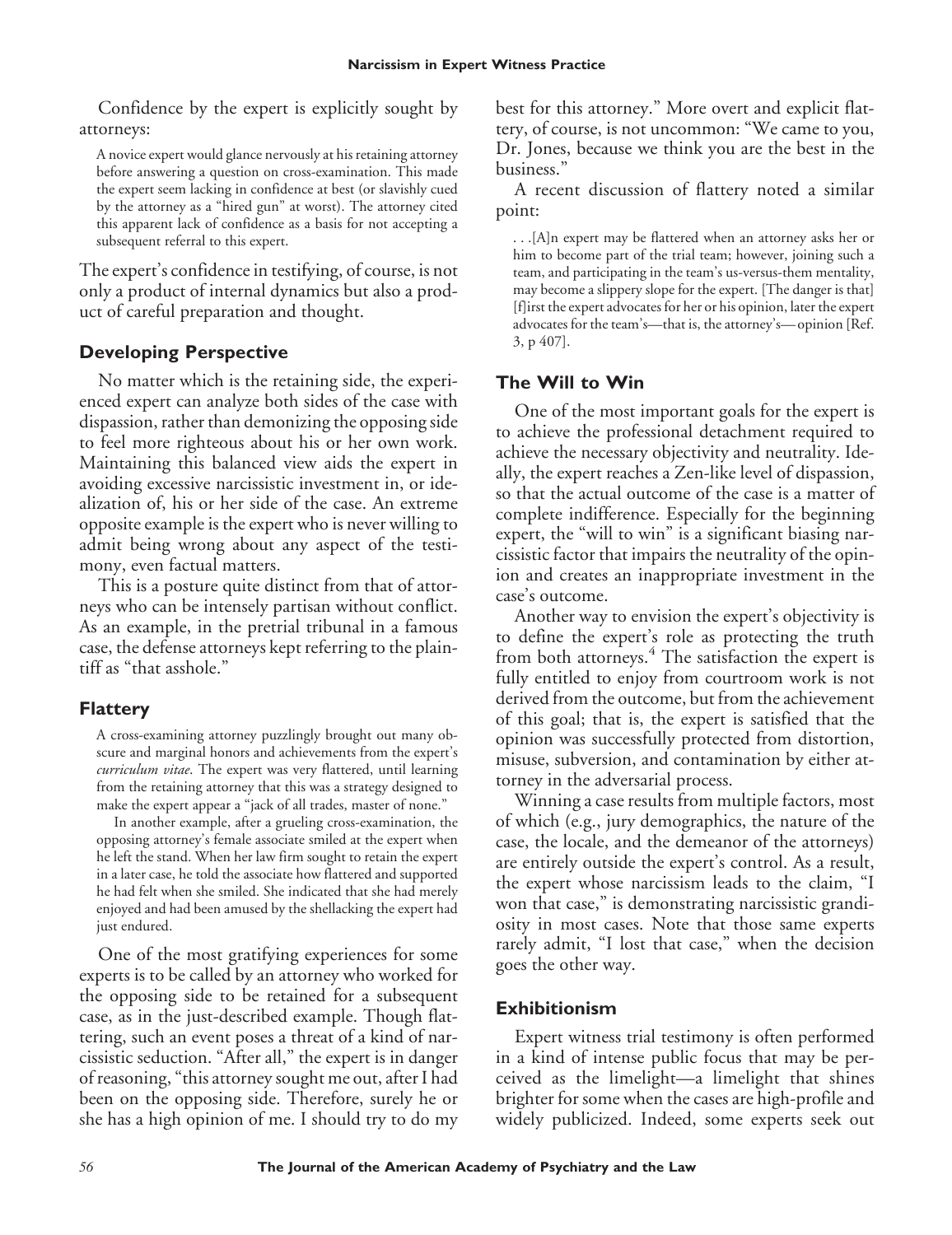high-profile cases and call the attorney, volunteering to serve.

A variation on this theme is the expert who displays style over substance, providing colorful, catchy, dramatic— but unsubstantiated—testimony. The image here is of the peacock's tail.

# **Mirror Transference and the Attorney**

Identification and overidentification with the retaining attorney are recognized pitfalls of expert witness work.5,6 An expert may want, consciously or not, to curry favor, even with the opposing attorney, and may be tempted to give weak testimony to avoid offending the opposing side. Searching for love and admiration in this manner does not succeed; in litigation, "love" is a four-letter word.

The search for approval may produce a kind of mirror transference, as Kohut<sup>2</sup> described, manifested as a kind of mutual admiration society. Such a search may create a phenomenon described in sexual misconduct cases as the "magic bubble." In sexual cases, the magic bubble begins as a sphere of mutual admiration containing super-patient and wonder-doctor, and ultimately becomes impervious to supervision, consultation, good judgment, and common sense.<sup>7</sup> In the forensic equivalent, the magic bubble contains super-expert and wonder-lawyer and may become impervious to reality and the actual facts of the case.

# **Narcissistic Excitement**

Under the stress of attack during cross-examination, a witness may succumb to a particular defense mechanism called narcissistic excitement. Compelled by competitive striving against the attorney, exhibitionist tendencies, and the adrenaline rush of combat, the witness may be drawn into a verbal fencing match at high levels of speed and energy, which may lose, distract, or alienate the jury:

A highly histrionic attorney was peppering an expert witness with rapid-fire questions on cross. The expert later recalled feeling at the time that this was a battle of wits based on speed and began to fire back responses. Viewing the videotape of that testimony later, the expert realized that the speed of response made the testimony seem pressured and defensive—and far less credible.

Recall that pausing to think about one's answer is not a failure of technique, nor should it damage self-esteem.

The same dynamics may lead an expert to enter into a combat stance, refusing to concede even valid points to the cross-examining attorney—a posture that seriously impairs credibility. This resistance to conceding the obvious, refusing to "throw a position away" when that is the proper response, is one of the most common problems for the novice expert.

# **Narcissistic Rage**

Every experienced expert expects cross-examination at trial, even a vigorous, aggressive, hostile, contemptuous, and demeaning cross. Experts also recognize these styles as theatrical ploys by the attorney to sway juries. However, a narcissistically vulnerable expert may take the attorney's attitude in cross more personally and as threatening to the self-esteem. Some experts fly into a narcissistic rage in such a situation<sup>8</sup> and lose credibility by seeming to be personally invested (and thus biased or partisan) in the case. Since the expert's task is merely to protect the truth from both attorneys, $4$  a rage-filled reaction is never called for and always compromises one's objectivity.

# **Narcissistic Injury**

Closely related to rage is the narcissistic injury some experts receive from actions of the legal system that they did not or could not influence.

A clinical practitioner serving for the first time as an expert witness testified truthfully, but was horrified to discover that the defendant received a very harsh sentence. This practitioner chose never to go to court again.

To enter into the legal system is usually to give up, to some extent, the narcissistic wish for control of circumstances, since different rules and procedures, unrelated to clinical reasoning or assumptions, now apply.

On the witness stand, narcissistic injury may result from the revelation of some defect in the expert's preparation, reasoning, and familiarity with relevant data or presentation. Given that everyone has areas of narcissistic vulnerability, every witness must face the possibility of narcissistic injury. The wounded expert who consequently becomes angry, provocative, combative, or defensive may lose credibility in the eyes of the jury or judge.

When the attorney is abusive in cross-examination, narcissistic injury can be averted or at last minimized by paying attention only to the content of the queries, not to the related aggressive or bombastic affect. This focus also preserves a more valuable writ